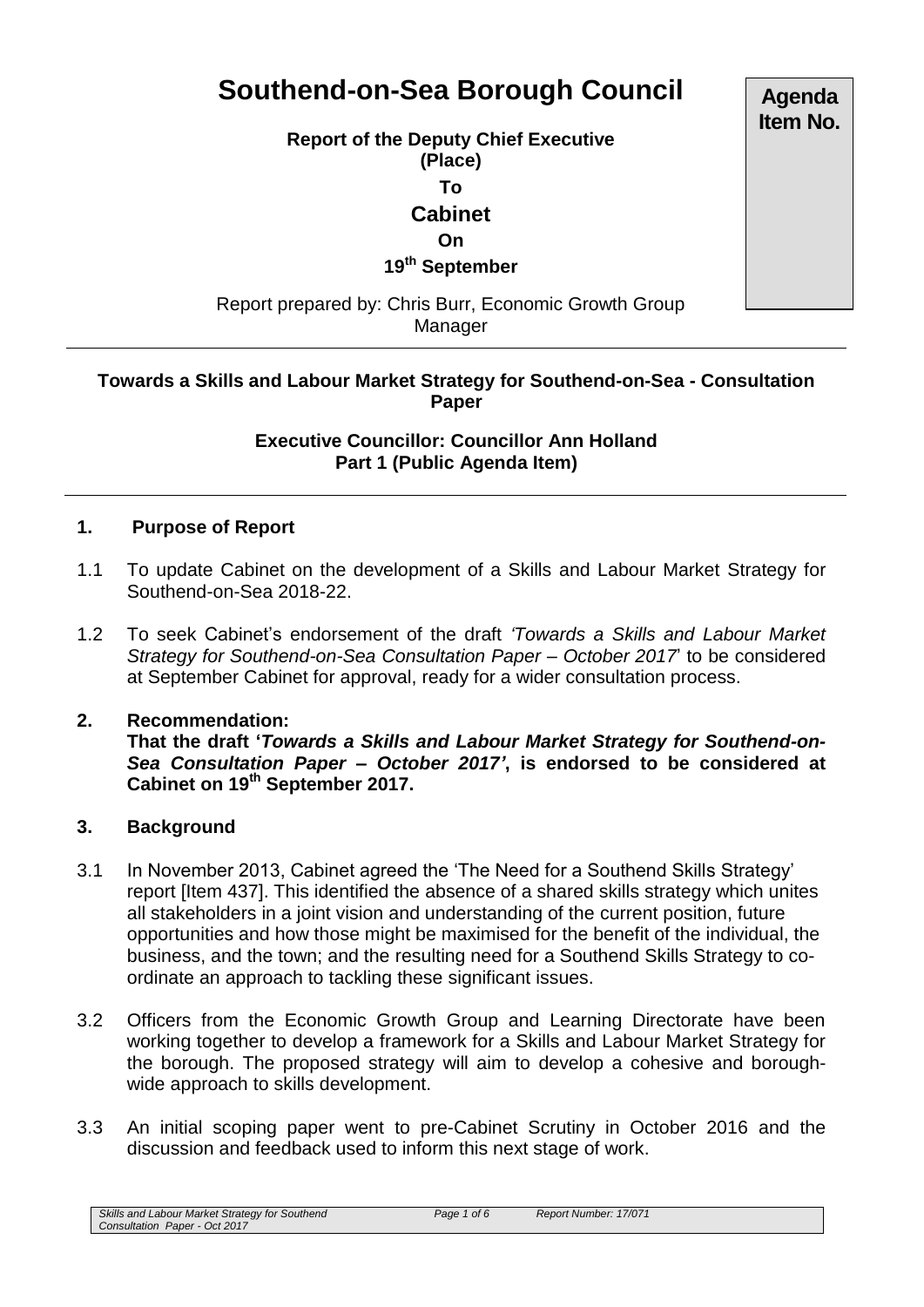- 3.4 The strategy will be produced as part of a refreshed approach to shape the development of Southend as a place. The new documents, which together contribute to this approach, include:
	- Southend-on-Sea Borough Council Digital Strategy 2017-20
	- Southend-on-Sea Borough Council Economic Growth Strategy 2017-22
	- Southend-on-Sea Borough Council Tourism Strategy and Destination Plan 2017-27

Each of these strategies addresses a specific theme, critical to the effective development of the borough during the next ten years. The strategies are designed to be specific and separate but strongly interlinked so as to ensure that the delivery of individual projects can constitute more than the sum of its parts and maximise contribution to the creation of a better Southend.

3.5 It is timely for the Council to now produce a skills strategy that builds upon existing evidence and clearly articulates Southend's interests in its wider economic context. The South East Local Enterprise Partnership (SELEP) has recently commenced work on a new skills strategy for the LEP area as well as a new Strategic Economic Plan. The Growth Strategy adopted by Opportunity South Essex in 2016 also identifies skills as one of its priority areas.

# **4. Method**

- 4.1 An evidence base covering a wide range of relevant data sources and metrics has been compiled and summarised in order to inform the strategy (background paper).
- 4.2 A two-stage consultation process has been implemented to maximise collective buyin from stakeholders; intended to result in a 'borough-wide skills strategy'.
	- Stage one of the process has already taken place via the range of workshops and interviews. This has included officers from all Council departments, Councillors, school representatives and a range of businesses. The feedback received through this consultation, in addition to that arising from pre-Cabinet scrutiny, has been considered in the development of the Consultation Paper.
	- Stage two of the process will see the circulation of a Consultation Paper (attached at Appendix 1) to the wide range of stakeholders identified within the skills stakeholder mapping exercise. Consultees will be asked to answer eleven key questions. Consultation responses will enable us to further distil the current work into a single, succinct skills strategy that is supported by stakeholders from across the borough.
- 4.3 The final strategy will detail a range of objectives, with priorities, rationale, and delivery ideas. These will be designed to assist in closing skills gaps, addressing issues, improving the skills system and maximising benefit to borough residents.

# **5. Consultation Paper Overview – Key Features**

5.1 The Consultation Paper has been written as a document for discussion – not a final strategy. It provides a summary of the evidence base, discussion of key issues and suggests some priorities to steer future activities. These sections are designed to show the relevant socio-economic context and the key factors relating to the demand and supply of labour and skills in Southend.

*Skills and Labour Market Strategy for Southend Consultation Paper - Oct 2017*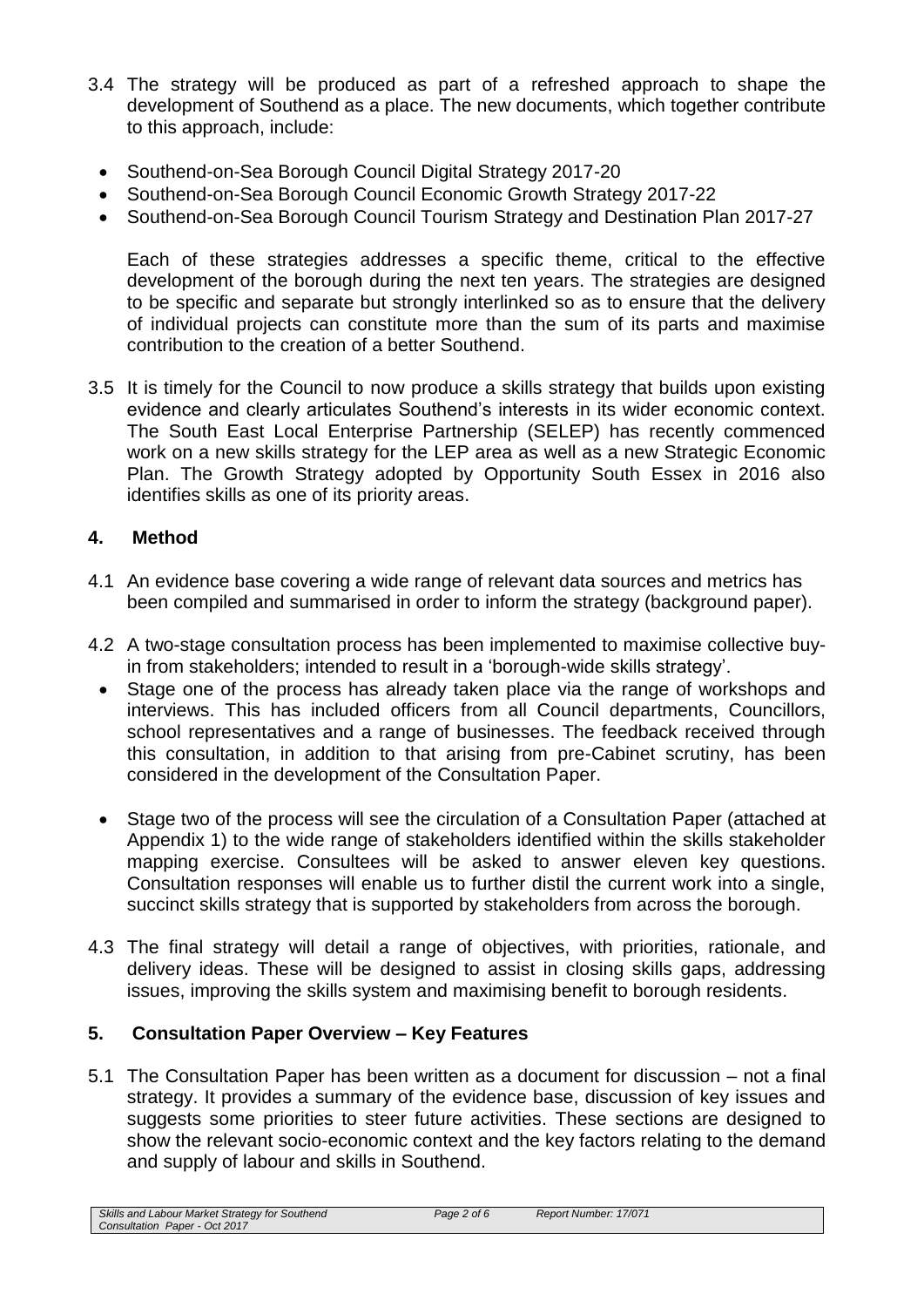The Consultation Paper then goes on to set out five key 'Ambitions' with relevant objectives, rationale, and delivery ideas.

- 5.2 The key 'ambitions' identified in the document are:
- 5.2.1 **Leadership** This ambition sets out the need for strong collective leadership within the skills provision sector. It also highlights the role that the Council can play in influencing and enabling a progressive labour market. This includes influencing, delivery, enabling and advocacy roles that could be performed by the Council and other relevant stakeholders.
- 5.2.2 **Life Transitions** This ambition focuses on key resident life transition points. These transition points are important junctures in an individual's life that warrant additional skills support. They include: early years (0-4), transition to high school and subject choice, transition from school to work, university to work, becoming a parent, redundancy/career change and up-skilling of existing employees. The Consultation Paper proposes that using these points, and a focus on the most deprived neighbourhoods and families, to inform a delivery framework will maximise positive impact for residents and the local labour market.
- 5.2.3 **Agility in provision**  This ambition focusses on the future skills needs of our businesses and residents. The Consultation Paper suggests strengthening the provision of 'millennial' skills, including communications, technical, digital literacy and entrepreneurial skills – to maximise the mobility of labour (and subsequent resilience of the local economy) and prepare for the future, unrealised skills needs of employers.
- 5.2.4 **Skills Charter and Virtual Academy for Skills and Employment (VASE) -** This ambition focuses on: (a) encouraging a commitment from all stakeholders via a 'skills charter'; and, (b) further developing the VASE project. The skills charter will set a clear range of principles that stakeholders (council/businesses/educators/learners) will agree to adhere to. From this, gaps within the skills system can be clearly identified and addressed. The VASE project will seek to utilise and capitalise upon major regeneration projects to ensure skills benefits and employment opportunities are maximised for local residents.
- 5.2.5 **Utilising Assets and Networks** This ambition focuses on making the most of existing 'hard assets' (schools, colleges, digital infrastructure) and 'soft assets' (people, sectoral specialisms, cultural heritage, industry links, networks) in order to catalyse further improvement in the skills system. Opportunities around digital technologies are particularly highlighted here.
- 5.3 Recognising the unprecedented nature of changes that have occurred in the global economy during the last 10 years and that this change brings both opportunities and challenges, the strategy will seek to create a system with the requisite agility and resilience to maximise benefit for residents over the long-term. The final strategy will also set out a decision making framework that can be utilised to inform decision making when external changes necessitate deviation from the strategy.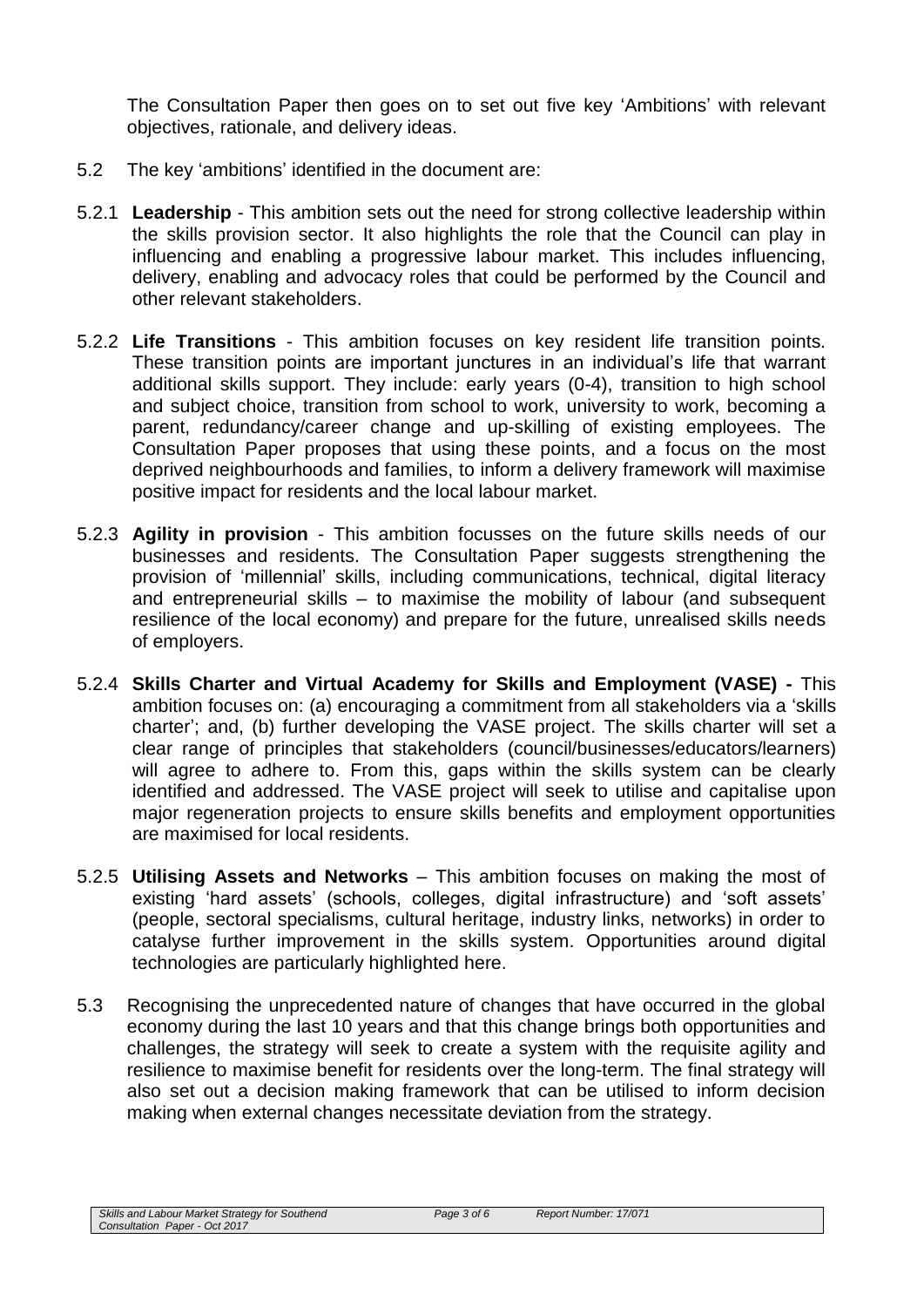# **6. Next Steps**

- 6.1 The consultation is proposed to commence at the start of October following this Cabinet cycle, and consultees will be asked to provide comment by the end of December.
- 6.2 A concise strategy document will be produced detailing the evidence, ambitions and actions relevant to the stakeholders with the drafting of the final strategy taking place in January 2018. This will be brought back to Cabinet in March 2018 for consideration prior to adoption.

# **7. Other options**

- 7.1 Option 1 Do nothing. Decide not to pursue the development of a Skills and Labour Market Strategy and allow the market to continue as it is. The result of this would be an absence of community leadership on the subject and a lack of response to the issues identified in the first stage consultation and assessment.
- 7.2 Option 2 Seek further development or changes to the Consultation Paper prior to agreement and circulation. This is possible but would have an impact on timescales for delivery of the strategy and resulting implementation.
- 7.3 Option 3 Move straight to development of the strategy document without further consultation. As skills and labour market development cannot be addressed solely by the Council but is, instead, a cross-cutting issue the creation of a final strategy that fosters buy-in from a wide range of stakeholders is integral. Not doing so would risk disengagement from partners and carry risks in regards to consultation best practise. Therefore wider consultation to capture the breadth of issues to be addressed and support to do so is the recommended approach.

# **8. Reasons for Recommendation**

8.1 The strategy aims to improve the Southend skills support landscape, raise ambition and skills levels, increase employment opportunities in local jobs and enable economic growth through equipping residents with the skills needed by business. A clear strategy for the Council and its stakeholders will play an integral role in maximising the benefit realised by local residents facilitating economic growth.

# **9. Corporate Implications**

# 9.1 Contribution to Council's Vision and Corporate Priorities

Ensuring that residents are inspired and able to access training and education so as to secure meaningful and satisfying employment with the opportunity to progress, whilst also ensuring that the skills and training provision meets the needs of local businesses so as to appropriately equip the workforce, assists all objectives to lead towards a Safe, Clean, Healthy and Prosperous and Excellent Southend. In particular, the strategy will contribute to the aim of creating a "Prosperous" Southend.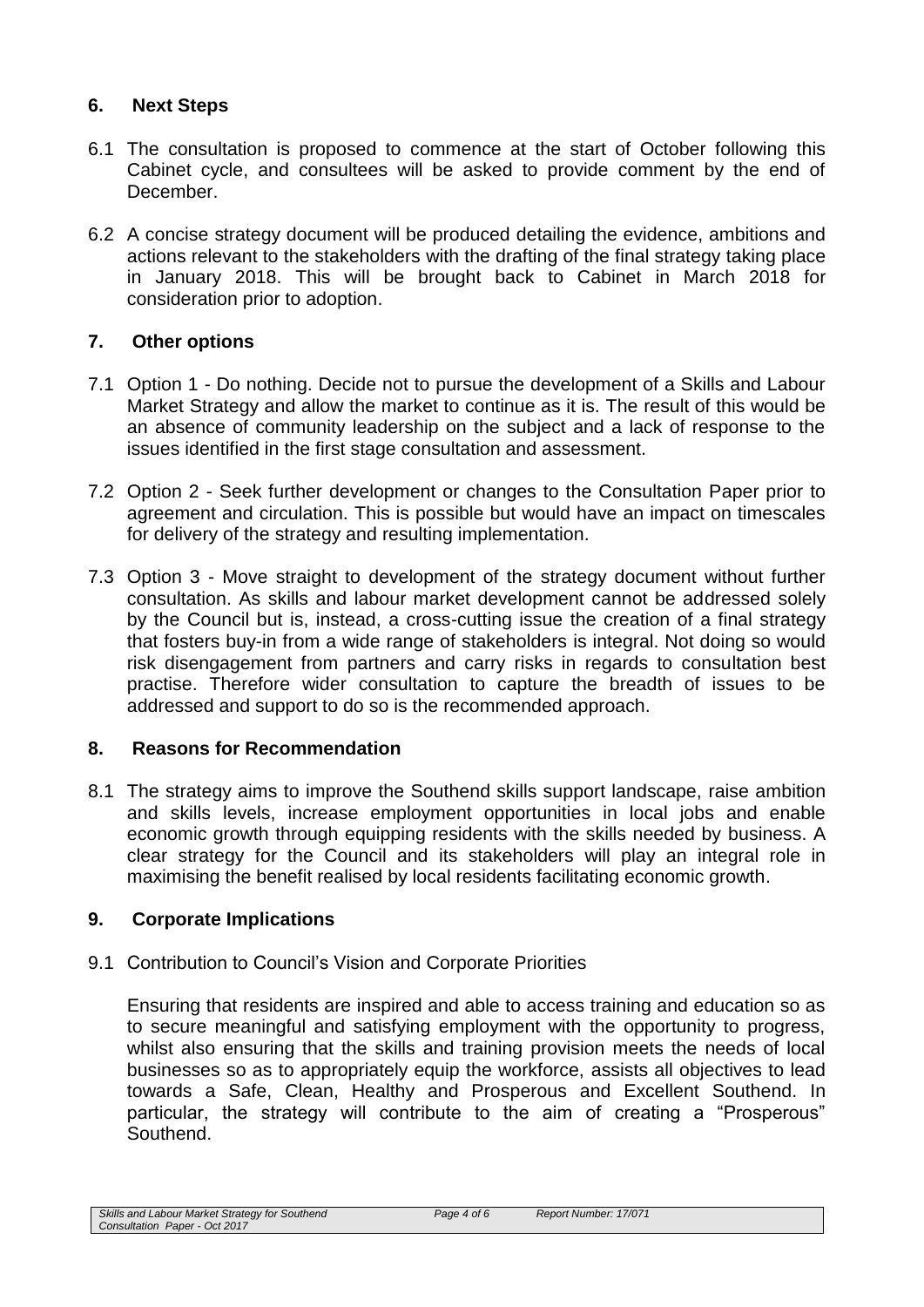#### 9.2 Financial Implications

There are no immediate financial implications associated with circulating the Consultation Paper and progressing a skills strategy for the Borough. Enacting and implementing the strategy may have some budgetary impacts for a number of teams and budgets across the Council. Any costs will need to be approached on a case-bycase basis, in accordance with existing Council budgetary and expenditure protocols.

#### 9.3 Legal Implications

We have taken advice on from the Communications Team to ensure that the Consultation Paper is based on good practice and does not conflict with Cabinet Office Principles or the 'duty to consult'.

9.4 People Implications

Officers from the Economic Growth Group and Learning Directorate will be responsible for undertaking and managing the consultation process. This will not require any additional resource.

9.5 Property Implications

There are no property implications associated with the Consultation Paper or process.

9.6 Consultation

A range of stakeholders, as set out in paragraph 4.2, have been consulted as part of the first stage. Through the second stage of consultation a wider base of stakeholders can be engaged to inform the strategy development and secure support for it.

9.7 Equalities and Diversity Implications

An Equalities Impact Assessment will be undertaken prior to the consideration of a full Skills Strategy by Cabinet in March 2018.

9.8 Risk Assessment

The principal risks associated with the Consultation Paper are reputational damage and policy conflict with external organisations. In order to mitigate this risk, the consultation process has been designed to take account of wider stakeholder views and include stakeholder feedback within the published Consultation Paper.

9.9 Value for Money

The consultation process for the Skills Strategy will be undertaken at minimal cost, utilising electronic means wherever possible. The activity will be covered within the existing budget of the Economic Growth Group.

*Skills and Labour Market Strategy for Southend Consultation Paper - Oct 2017*